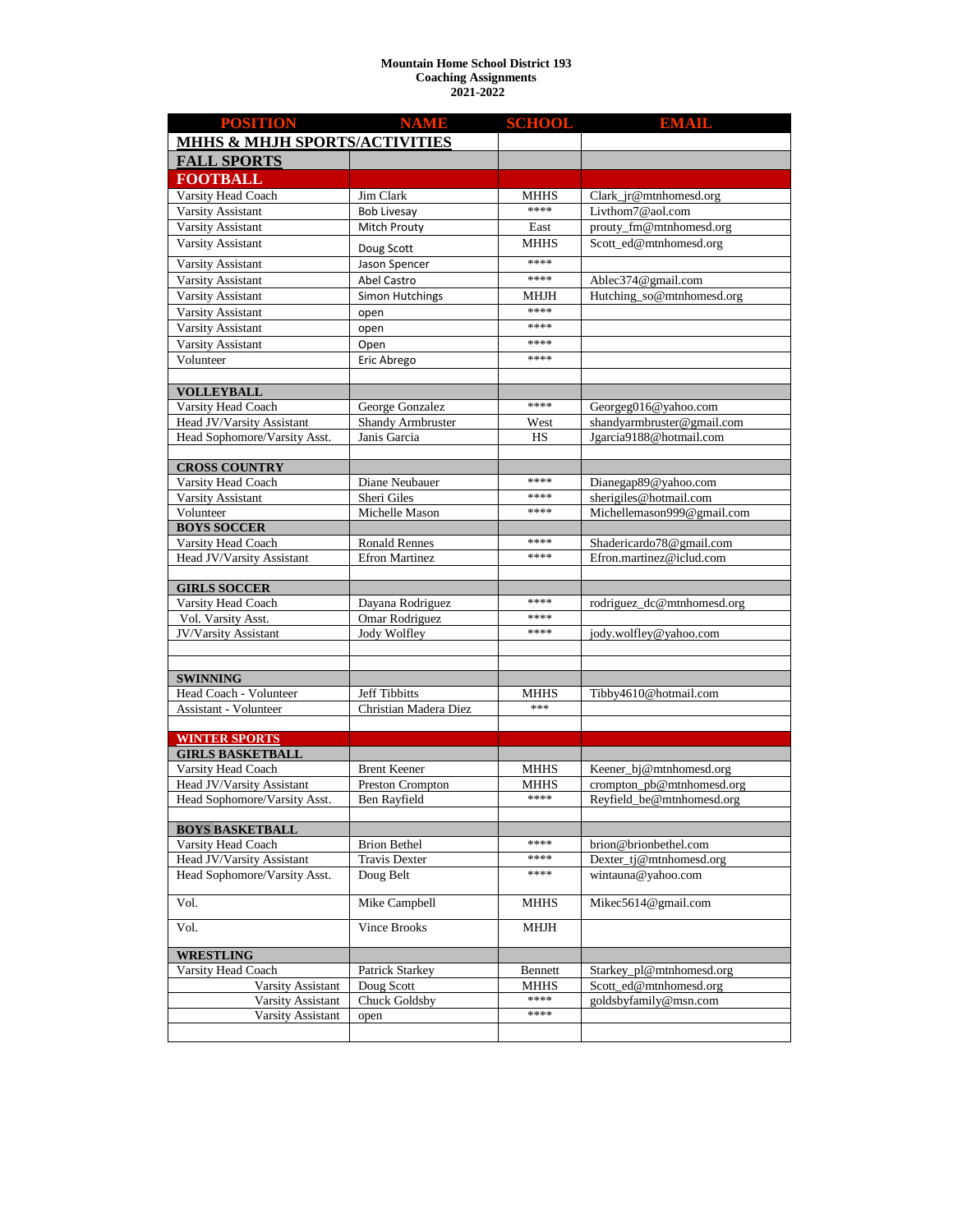| <b>SPRING SPORTS</b>                   |                                   |                   |                            |  |
|----------------------------------------|-----------------------------------|-------------------|----------------------------|--|
| <b>BASEBALL</b>                        |                                   |                   |                            |  |
| Varsity Head Coach                     | Open                              | ****              |                            |  |
| Varsity Assistant                      | Keith Southern                    | ****              | Ksouth909@gmail.com        |  |
| <b>Varsity Assistant</b>               | Chris DeVore                      | ****              | Devore03@msn.com           |  |
|                                        |                                   |                   |                            |  |
| Head JV/Varsity Assistant              | Shannon Wadas                     | MHHS<br>****      | Wadas_sj@mtnhomesd.org     |  |
| JV/Varsity Assistant                   |                                   |                   |                            |  |
| <b>SOFTBALL</b>                        |                                   |                   |                            |  |
| Varsity Head Coach                     | <b>Todd Floyd</b>                 | ****              | tfloyd@q.com               |  |
| Varsity Assistant                      | <b>Scott Mederios</b>             | <b>MHHS</b>       | mederios_sh@mtnhomesd.org  |  |
|                                        |                                   |                   |                            |  |
| Head JV/Varsity Assistant              | Open                              |                   |                            |  |
| JV/Varsity Assistant                   | Siarra Reynolds                   | ****              |                            |  |
|                                        |                                   |                   |                            |  |
| <b>TRACK &amp; FIELD</b>               |                                   |                   |                            |  |
| Varsity Head Coach                     | Jim Clark                         | <b>MHHS</b>       | Clark_jr@mtnhomesd.org     |  |
| <b>Varsity Assistant</b>               | Doug Scott                        | <b>MHHS</b>       | Scott_ed@mtnhomesd.org     |  |
|                                        |                                   |                   |                            |  |
| Varsity Assistant                      | Lori Smith<br><b>Mitch Prouty</b> | <b>MHHS</b>       | smith_lj@mtnhomesd.org     |  |
| Varsity Assistant                      | Ernie Bedont                      | <b>NE</b><br>**** | prouty_fm@mtnhomesd.org    |  |
| Varsity Assistant<br>Varsity Assistant | Dan Young                         | <b>MHHS</b>       |                            |  |
|                                        |                                   |                   | Young_db@mtnhomesd.org     |  |
| <b>GOLF</b>                            |                                   |                   |                            |  |
| Varsity Boys Head Coach                | TJ Gomez                          | ****              | tdove@cableone.net         |  |
| Volunteer                              | Andrea Feenstra                   | ****              | Feenstra am@mtnhomesd.org  |  |
| <b>TENNIS</b>                          |                                   |                   |                            |  |
| Varsity Head Coach                     | Chad Wallace                      | <b>MHHS</b>       | Wallace_ct@mtnhomesd.org   |  |
| Head JV/Varsity Assistant              | <b>Tim Austin</b>                 | ****              |                            |  |
|                                        |                                   |                   |                            |  |
| <b>ACTIVITIES</b>                      |                                   |                   |                            |  |
|                                        |                                   |                   |                            |  |
| <b>CHEERLEADING</b>                    |                                   |                   |                            |  |
| Varsity Head Advisor                   | Natalie Roope                     | Stephenson        | nmroope@gmail.com          |  |
| JV Head/ Varsity Assistant             | Charlene Muraski                  | North             | Muraski_ck@mtnhomesd.org   |  |
| JV Head/ Varsity Assistant             |                                   |                   |                            |  |
|                                        |                                   |                   |                            |  |
| <b>MARCHING &amp; PEP BAND</b>         |                                   |                   |                            |  |
| Head Advisor<br>Assistant              | Montana Webb                      | MHHS<br>****      | Webb_mr@mtnhomesd.org      |  |
|                                        |                                   |                   |                            |  |
| <b>COLOR GUARD</b>                     |                                   |                   |                            |  |
| <b>Assistant Advisor</b>               | Cierra Webb                       | ****              |                            |  |
|                                        |                                   |                   |                            |  |
| <b>CHOIR</b>                           |                                   |                   |                            |  |
| <b>Head Advisor</b>                    | <b>Bobbie Lockett</b>             | <b>MHHS</b>       | $Lockett\_ri@mthomesd.org$ |  |
|                                        |                                   |                   |                            |  |
| <b>DRAMA</b>                           |                                   |                   |                            |  |
| <b>Head Advisor</b>                    | Taunya Page                       | <b>MHHS</b>       | Page_tl@mtnhomesd.org      |  |
| <b>SPEECH/DEBATE</b>                   |                                   |                   |                            |  |
| <b>Head Advisor</b>                    | Amy Alfredson                     | <b>MHHS</b>       |                            |  |
| <b>Assistant Advisor</b>               | Karen Gump                        | <b>MHHS</b>       | gump_kj@mtnhomesd.org      |  |
|                                        |                                   |                   |                            |  |
| <b>DISTRICT ACTIVITIES DIRECTOR</b>    |                                   |                   |                            |  |
|                                        | John Clark                        | <b>MHHS</b>       | Clark_jf@mtnhomesd.org     |  |
|                                        |                                   |                   |                            |  |
| <b>MEDIA PHONE NUMBERS</b>             |                                   |                   |                            |  |
|                                        | Channel 02                        | ****              |                            |  |
|                                        | Channel 06                        | ****              |                            |  |
|                                        | Channel 07                        | ****              |                            |  |
|                                        | Channel 12                        | ****              |                            |  |
|                                        | Idaho Statesman<br>Press Tribune  | ****<br>****      |                            |  |